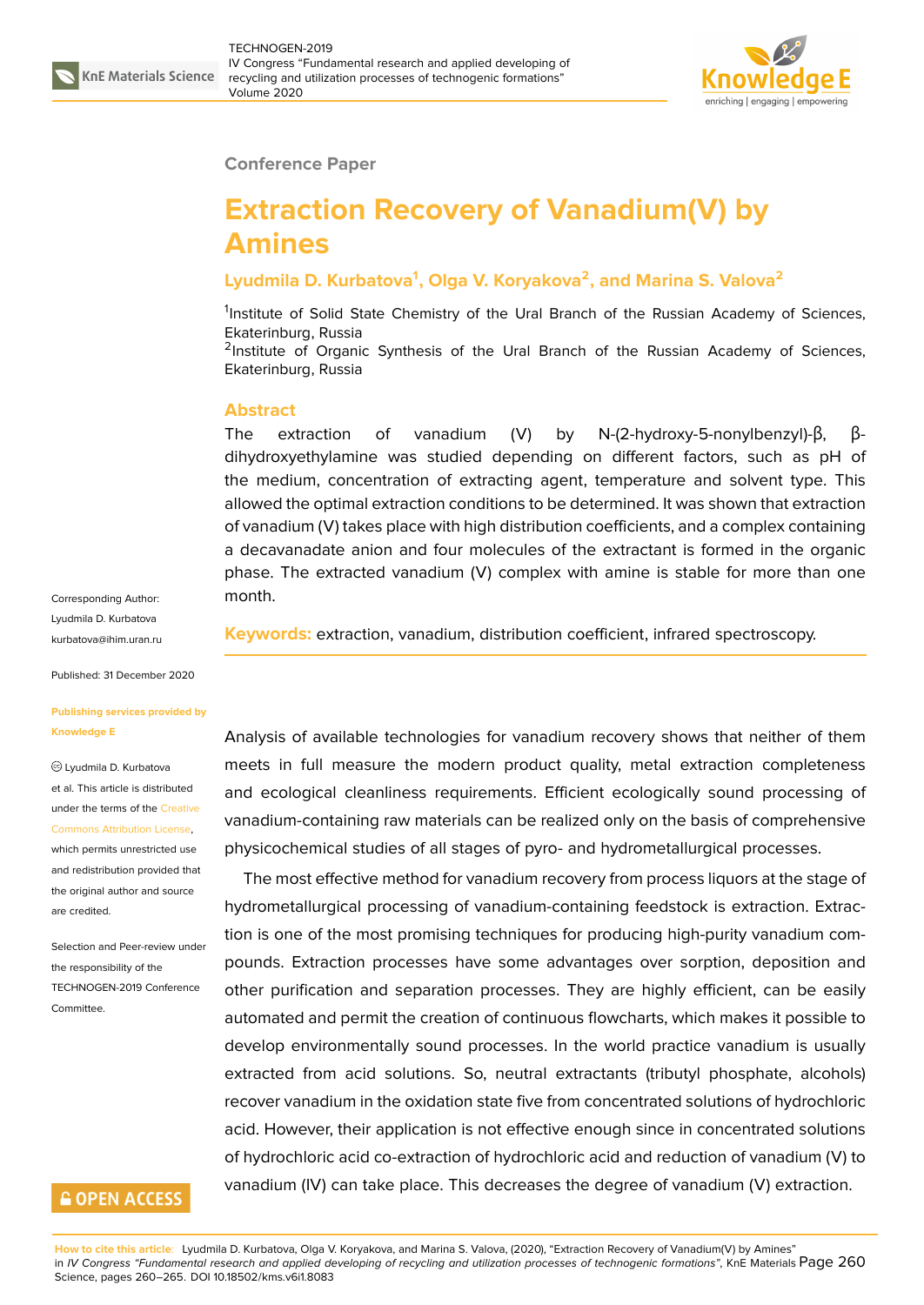Di-2-ethylhexylphosphoric acid is a cation-exchange extracting agent, which is used in technology only for extraction of vanadium in the oxidation state four [1, 2]. Its application for the extraction of vanadium (IV) also involves some difficulties. In the process solutions, vanadium has usually the oxidation state five and for its extraction by di-2-ethylhexylphosphoric acid a preliminary stage of vanadium (V) red[uc](#page-4-0)t[io](#page-4-1)n to vanadium (IV) is required in the flowchart. Besides, vanadium (IV) can be oxidized by atmospheric oxygen, therefore in order to reduce losses into the ambient medium during vanadium (IV) extraction by di-2-ethylhexylphosphoric acid, an inert or reducing atmosphere is needed. Note that extraction of vanadium (IV) by di-2-ethylhexylphosphoric acid occurs with a low distribution coefficient  $(K_{V(IV)} = 6-8)$ . That is why extraction of vanadium (IV) requires at least six stages of extraction. With that in mind, finding of an available extractant providing vanadium extraction with high distribution coefficients is a topical problem. In this work we present the results of investigation of vanadium (V) extraction from subacid solutions by phenol-type amine N-(2-hydroxy-5-nonylbenzyl)-β, β-dihydroxyethylamine (NBEA).

The extraction of vanadium (V) by phenol-type amine N-(2-hydroxy-5-nonylbenzyl) β, β-dihydroxyethylamine was examined. The effect of different factors (pH of the environment, vanadium (V) concentration, extractant concentration, temperature, type of solvent) on the extraction of vanadium (V) was studied. The studies performed revealed that extraction of vanadium (V) by phenol-type amine should be carried out in a subacid region. As follows from the examination of the ionic state of vanadium (V) performed earlier as a function of its concentration and pH of solution, it exists in a subacid region in the form of diprotonated decavanadate anion  $\mathsf{H_2V_{10}O_{28}}^{4-}$  [3]. To confirm this conclusion, the aqueous solution of vanadium (V), from which extraction was performed, was studied by the NMR spectroscopy method. Three lines at -420, -510 and -590 ppm were found in the  $51V$  NMR spectra, which according to [4] sugg[es](#page-5-0)ts the existence of vanadium (V) in the subacid solution in the form of diprotonated decavanadate anion  $\mathsf{H}_{2}\mathsf{V}_{10}\mathsf{O}_{28}^{\phantom{24}-}$ . This allows one to suppose that in the subacid region phenol-type amine extracts vanadium (V) in the anionic form as a diprot[on](#page-5-1)ated decavanadate anion  $\mathsf{H_2V_{10}O_{28}}^{4-}$ . In the  $^{51}$ V NMR spectrum of the organic phase, line broadening and a highfrequency shift to the region of -491 and -521 ppm are observed suggesting the formation of a complex compounds of vanadium (V) with N-(2-hydroxy-5-nonylbenzyl)-β, β dihydroxyethylamine. The extracted complex compound of vanadium (V) with amine was studied with the use of infrared and electron spectroscopy methods.

The infrared spectra of vanadium (V) extracts by NBEA were found to contain the bands of stretching vibrations of free vanadium-oxygen bonds at 960 cm−1 and bridge bonds V-O-V at 750 and 590 cm−1, which, according to [5], can be attributed to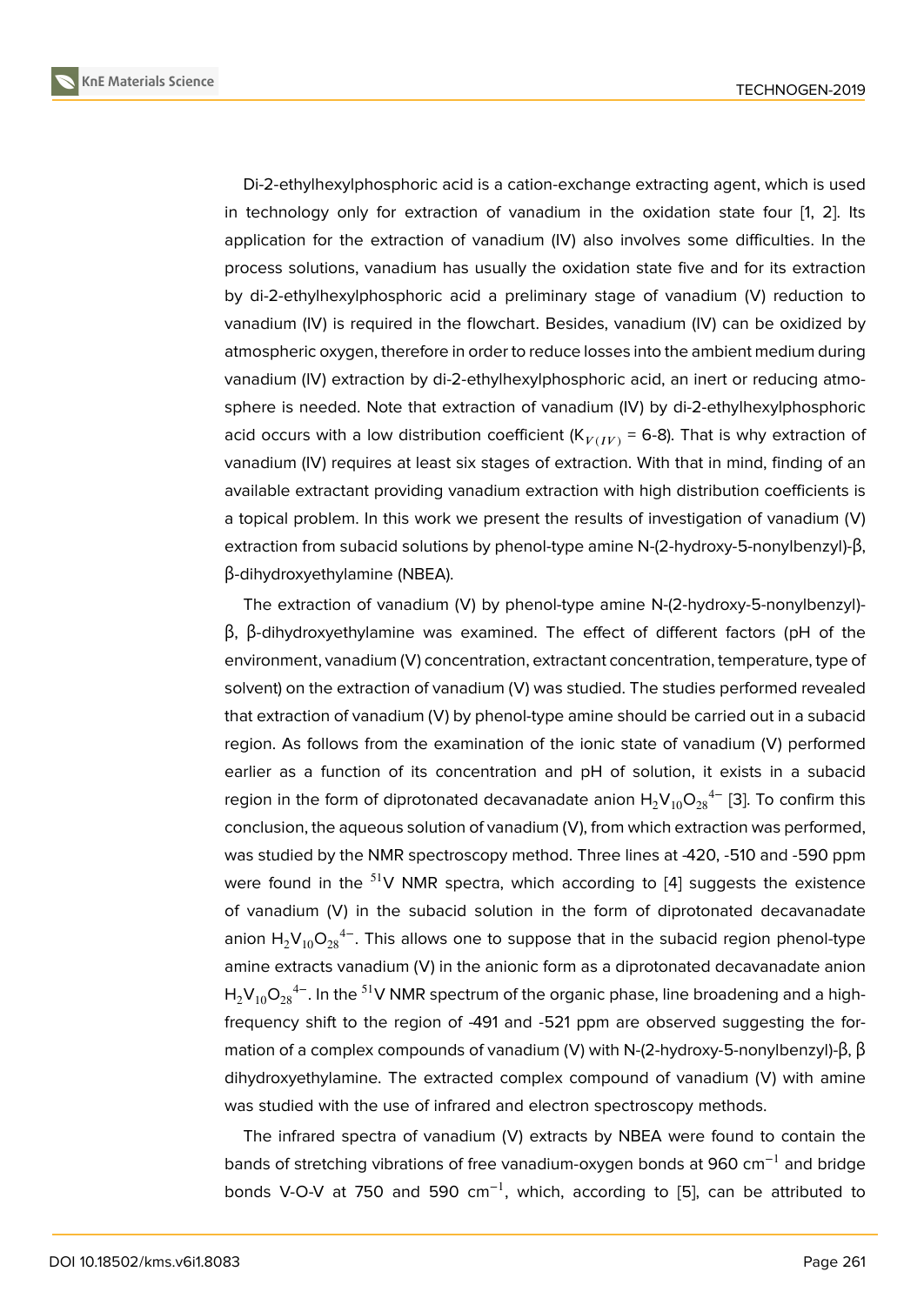vibrations of V-O bonds in decavanadate anion. (Figure 1). Besides, during extraction of vanadium (V) in the subacid region (pH=3.6) changes are observed in the shape and redistribution of intensities of N-(2-hydroxy-5-nonylbenzyl)-β, β



**Figure** 1: The infrared spectra of vanadium(V) extracts by NBEA. 1 – NBEA; 2 – pH=3.73; 3 – pH=3.61; 4 – pH=3.08; 5 – pH=2.60.

dihydroxyethylamine bands relating to vibrations of O-H and C-N bonds in the region of 1020-1100, 1255-1262 cm<sup>-1</sup>, as well as to vibrations of benzene ring: the bands at 1514 and 1609 strengthen and the band at 1495  $cm^{-1}$  decreases. Apparently, the complex of decavanadate anion with NBEA is formed not only by the interaction of vanadium with nitrogen and oxygen of hydroxyl groups, but also with the electronic structure of benzene ring. Note that in the region of stretching vibrations of О-Н bonds, broad absorption appears in the interval 3590 - 2300  $cm^{-1}$ , and a weak band appears at 1720 cm<sup>-1</sup>, which may be indicative of the formation of a strong hydrogen bond. As pH decreases to 2.97, the band at 1495  $cm^{-1}$  disappears almost completely and the shape of the bands at 1262 and 1070 cm<sup>-1</sup> changes further, which may point to the formation of a stronger complex of vanadium (V) with phenol-type amine.

To determine the quantity of extractant molecules entering into the composition of extracted complex, the extraction of vanadium was studied as a function of extractant concentration at constant pH and constant vanadium (V) concentration in solution (Figure 2). Analysis of the dependence of the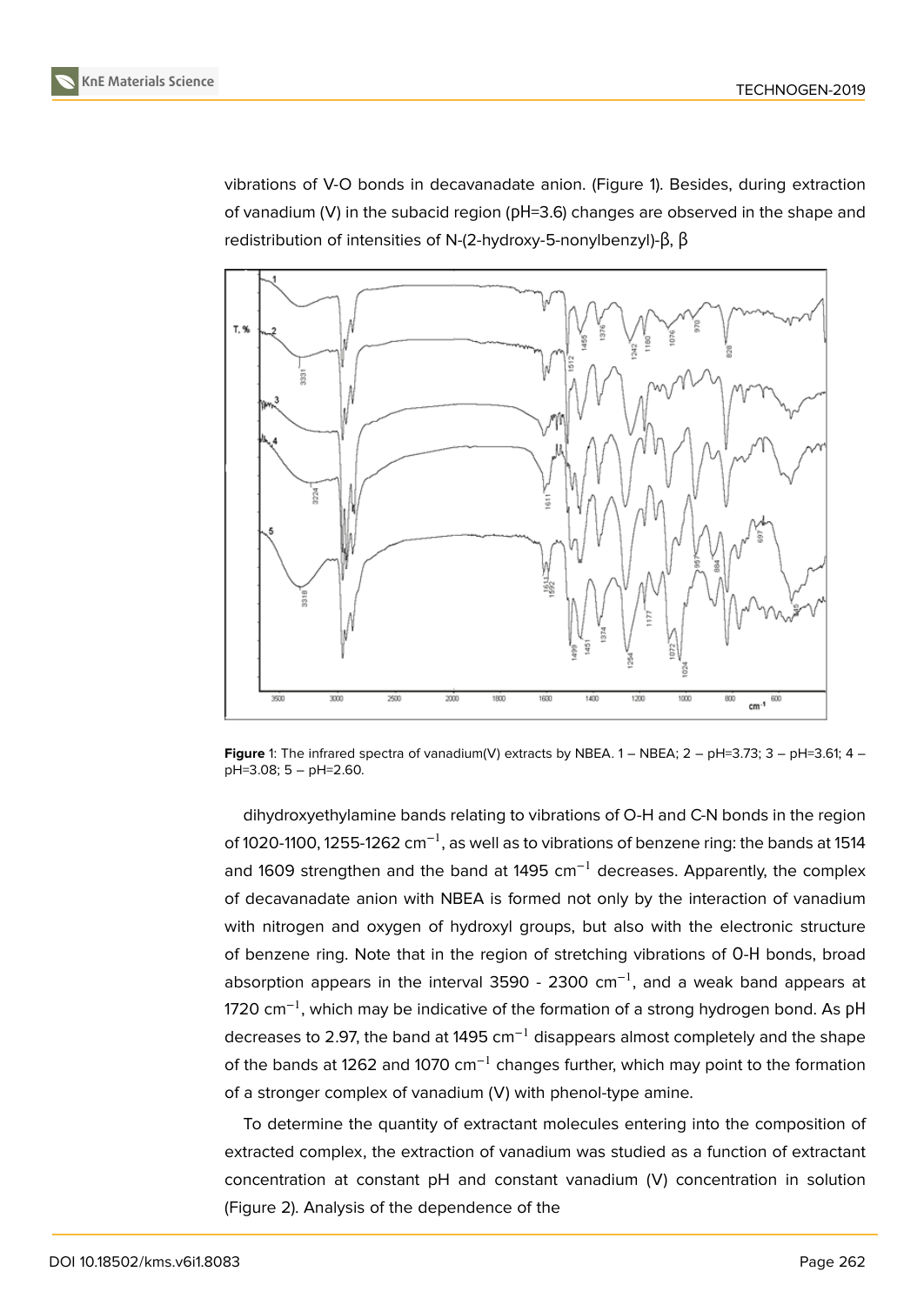

**Figure** 2: The distribution coefficient of vanadium(V) versus the concentration of NBEA. 1 – pH= 2.1; 2 – pH=3.0.

vanadium (V) distribution coefficient on the concentration of extractant shows that the slope of the logarithmic dependence of the distribution coefficient on the extractant concentration is four. Based on these data and the fact that vanadium (V) in subacid solutions is in the form of diprotonated decavanadate anion  $\mathsf{H_2V_{10}O_{28}}^{4-}$  [4], its extraction by amine takes place with the formation of a complex containing diprotonated decavanadate anion  $\mathsf{H}_{2}\mathsf{V}_{10}\mathsf{O}_{28}^{\phantom{24}-}$  and four extractant molecules.

The stability of vanadium (V) complex extracted by amine was studi[ed](#page-5-1) by means of electron and infrared spectroscopy methods. It was found that the electronic spectrum of the extracted vanadium (V) complex with NBEA contains no bands typical of vanadium (IV) oxocation in the region of 600-700 nm [1]. The extracted complex of vanadium (V) with amine is stable for more than one month and is not reduced. The results obtained are also confirmed by the infrared spectroscopy method. Analysis of the infrared spectra of vanadium (V) extracts by phen[ol-](#page-4-0)type amine reveals that no reduction of vanadium takes place in the organic phase in the course of time. In the infrared spectra of as-prepared vanadium (V) extracts by NBEA and also in the spectra of а sample prepared more than a month ago, we have detected the bands of stretching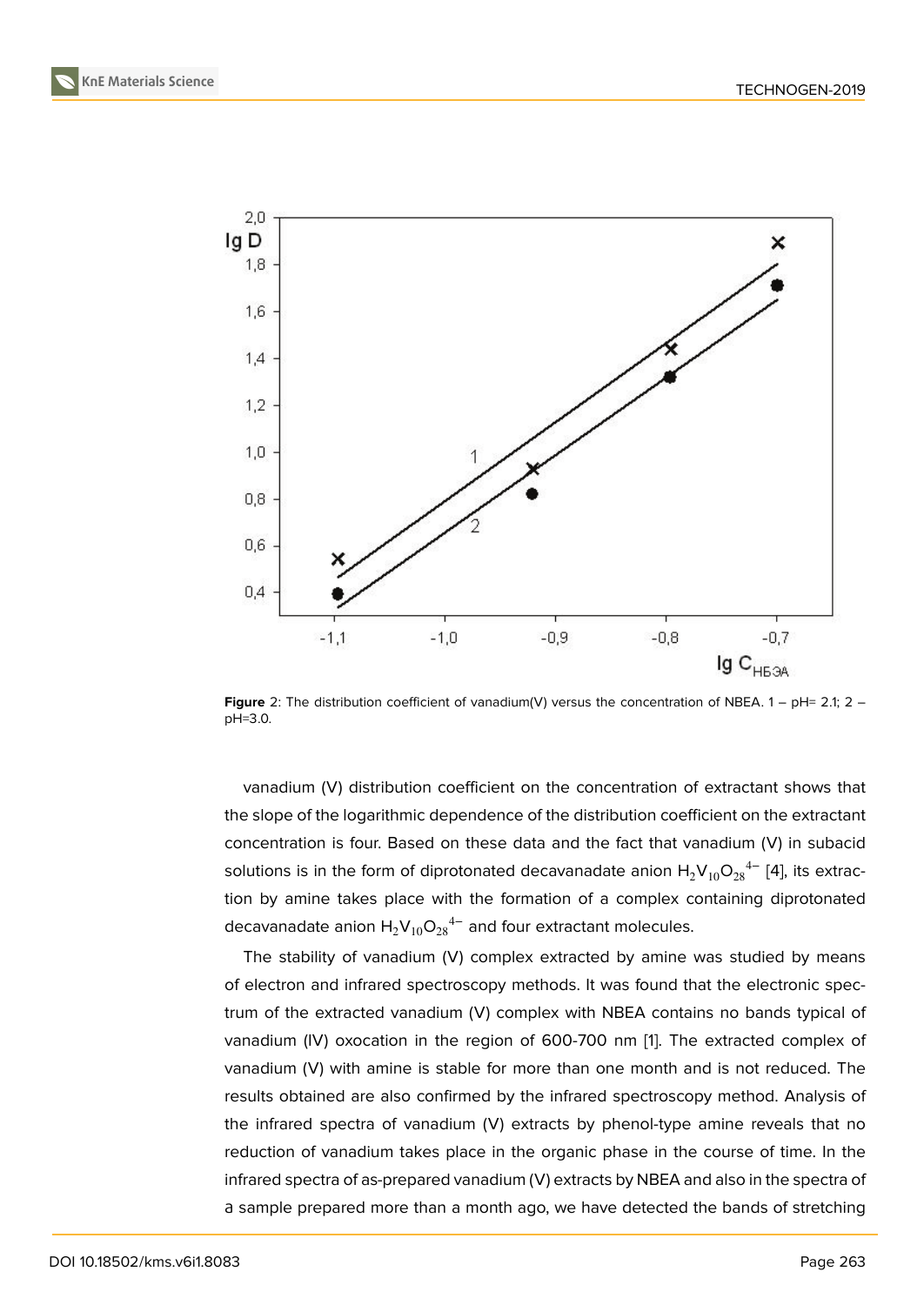vibrations of free vanadium-oxygen bonds at 960 cm−1 and bridge bonds V-O-V at 750 and 590 cm<sup>-1</sup>, which, as shown above [5], are related to vibrations of V-O bonds in decavanadate anion. We did not find any bands typical of vanadium (IV) oxocation in the region of 1000 nm [6]. The studies performed demonstrate that the extracted complex of vanadium (V) with amine is stable for [mo](#page-5-2)re than one month and is not reduced, which is of great importance for technology, especially when choosing extraction and re-extraction condit[io](#page-5-3)ns.

The effect of temperature on the extraction by phenol-type amine was examined at a high concentration of vanadium (V) in the initial solution. The studies showed that an increase in temperature to 50 <sup>∘</sup>С and temperature reduction to zero do not change the vanadium (V) distribution coefficient by phenol-type amine. Temperature is likely to have no effect on vanadium (V) extraction by phenol-type amine. With this consideration in mind, extraction was carried out at 25 <sup>∘</sup>С.

It is known that amine salts in low-polarity and non-polar solvents have limited solubility [7]. To increase the solubility of amine salts, their salvation by polar solvents is employed. Alcohols are usually used as a solubilizing addition to amines. In this connection we used octanol as a solubilizing agent.

# **1. Conclusions**

Our study of vanadium (V) extraction by phenol-type amine showed that under optimal conditions phenol-type amine extracts vanadium (V) with high distribution coefficients (lg D≥2). A stable complex of vanadium (V) with amine is formed. This allows us to recommend N-(2-hydroxy-5-nonylbenzyl)-β, β dihydroxyethylamine as an effective extractant of vanadium from subacid solutions.

*The work was performed in accordance with the state assignment and R&D plans for ISSC UB RAS.*

## **References**

- [1] Kurbatova, L. D., *et al*. (2012). Extraction of Vanadium (IV) by di-2 ethylhexylphosphoric Acid. *Phosphorus, Sulfur, and Silicon and the Related Elements*, vol. 187, issue 9, pp. 1032-1037.
- <span id="page-4-1"></span><span id="page-4-0"></span>[2] Khyarsing, I. V. and Fillipov, A. P. (1988). Formation of Vanadium (IV) Complexes with Sulfate Ions in Acidic Aqueous Medium. *Zhurnal neorganicheskoi khimii*, vol. 33, issue 4, pp. 900-904.